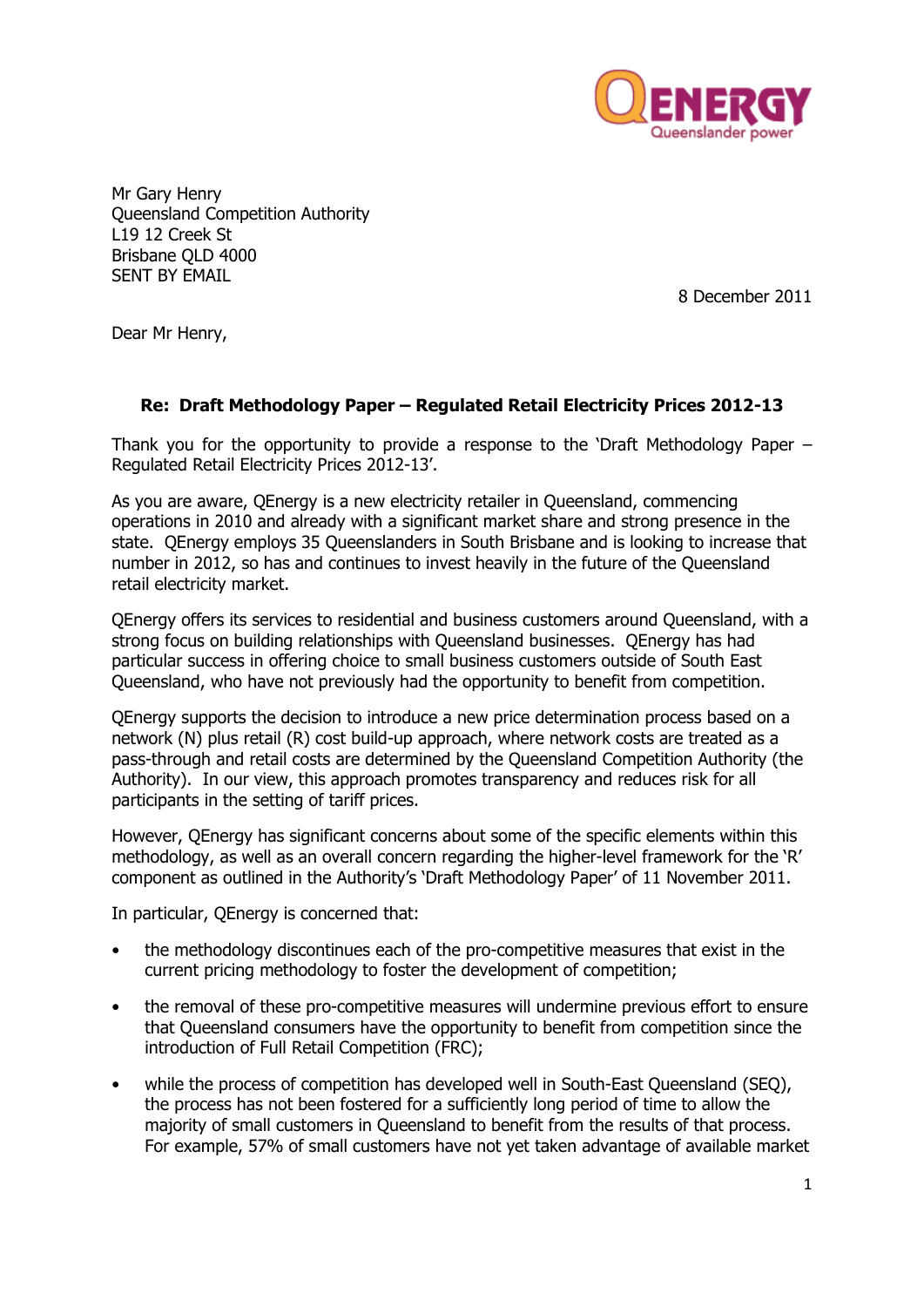contracts, including approximately 32% around rural and regional Queensland and 25% who are within SEQ where the process of competition is more strongly developed;

- the case has not first been made by the Authority that competition is sufficiently developed to be self-supporting, in order for the existing measures fostering competition to be removed. On all objective measures, this point has not yet been reached;
- the methodology does not give consideration to maintaining retailer headroom, in contrast to past practice and previous Ministerial Directions. This is a significant change in approach – it means the Authority is now attempting to set the competitive market price, as opposed to setting a price ceiling. Setting the market price, as opposed to setting a price ceiling, provides poorer outcomes for customers, particularly considering scenarios where a regulator gets it wrong;
- the methodology measures retailers' costs by reference to the costs of an established incumbent business, rather than the costs of a new retailer competing for consumers' custom. This is negative in that it discourages new entrant retailers;
- the methodology discontinues the past approach to determining the cost of energy by reference to the Long Run Marginal Cost (LRMC). This is inconsistent with the approaches of interstate regulators such as IPART. Instead, an alternative "black box" solution using proprietary pool-price forecasting software has been put forward which not only is unlikely to be cost-reflective but is also difficult for retailers to understand or replicate;
- The single-year price path provides insufficient regulatory certainty for participants within the market.

These issues in combination will have serious detrimental impacts on competition and on consumers. New retailers such as QEnergy may be forced to cease actively marketing their offers in Queensland, and so consumers would be deprived of the opportunity to benefit from competition. This would likely lead to worse outcomes for consumers, including the establishment of an effective incumbent duopoly in SEQ, lower levels of choice for customers, more onerous (price and non-price) terms and conditions, lesser levels of service, and ultimately more consumer complaints.

### **The benefits of competition for consumers**

As is included in the Ministerial Delegation of September 2011, Queensland electricity consumers should, wherever possible, have the opportunity to benefit from competition and efficiency in the marketplace.

It is widely acknowledged that a lack of competition, resulting in sellers having market power, can cause great harm to consumers. The potential harm to consumers is not necessarily limited to higher prices. Sellers with market power can decrease the quality of their products, decrease their customer service levels, fail to innovate, fail to seek cost savings and efficiencies, fail to offer variety or tailor their products to meet individual customer needs, or impose onerous (non-price) terms and conditions on customers.

The development of competition requires, firstly, the existence of the process of competition, whereby consumers are provided the opportunity to exercise a choice between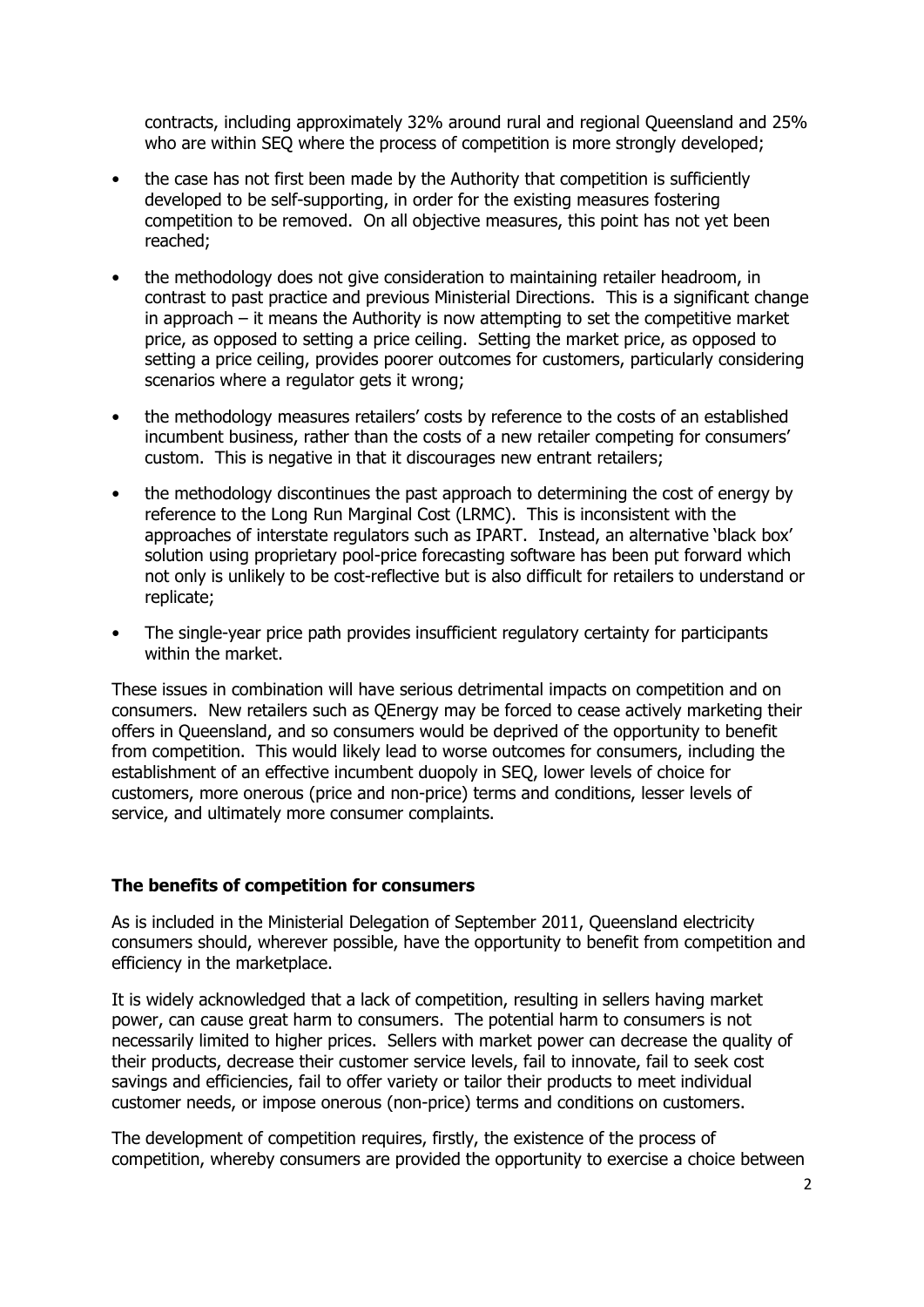the offers of competing suppliers. Over time, the process of competition will bring about the results of competition. Evidence of the results will include customers exercising their power of choice by changing suppliers, suppliers differentiating their products to meet different consumer needs, suppliers making a variety of offers based on differences in price and nonprice terms and conditions, and all of these factors leading to the presence of sufficient numbers of suppliers in the marketplace that none has the power alone to influence market prices.

# **The current state of competition in the Queensland electricity market**

In the four years since FRC was introduced in Queensland, the process of competition has generally developed well. In SEQ, where approximately two-thirds of electricity customers are located, most customers have had the opportunity to exercise choice between the offers of competing suppliers and, as a result, there is significant evidence of customers exercising that power. The operation of the process of competition has led to the entry of new retailers, including QEnergy, offering a range of differentiated products and a variety of price and non-price terms, to the benefit of consumers.

In rural and regional Queensland, where approximately one-third of electricity customers are located, the process of competition has not developed as well, owing to the different underlying price structure which prevents customers from benefitting from competition. The incumbent retailer Ergon Energy continues to service the majority of regional small customers.

There has been more development of competition for the large customers in this region, and QEnergy has been the only new retailer to have entered into market contracts with a significant numbers of small customers outside of SEQ. Given the uncertainty associated with this review of regulated retail prices, QEnergy has regrettably discontinued marketing in this region.

While the process of competition is well developed, at least in SEQ, this process has not yet existed for a sufficiently long period to allow the majority of small customers to obtain the benefits of competition. Until the process is sufficiently entrenched to allow competition to be self-supporting, the removal of pro-competitive measures will undo much of the good work done so far.

The following objective measures prove how the case cannot yet be made that competition is sufficiently developed to be self-supporting, in order for the existing measures fostering competition to be removed:

- published market statistics show that a significant portion of small customers, even within SEQ, have not yet had the opportunity to benefit from competition;
- the historic customer switching statistics may overstate the achievement of competition for a number of reasons, including the extent to which the incumbents transferred customers between related corporate entities;
- many small customers may have been locked into long term contracts since an early stage after the introduction of FRC, depriving them of the opportunity to exercise real choice;
- the market share of the original incumbents has been reducing over time, though there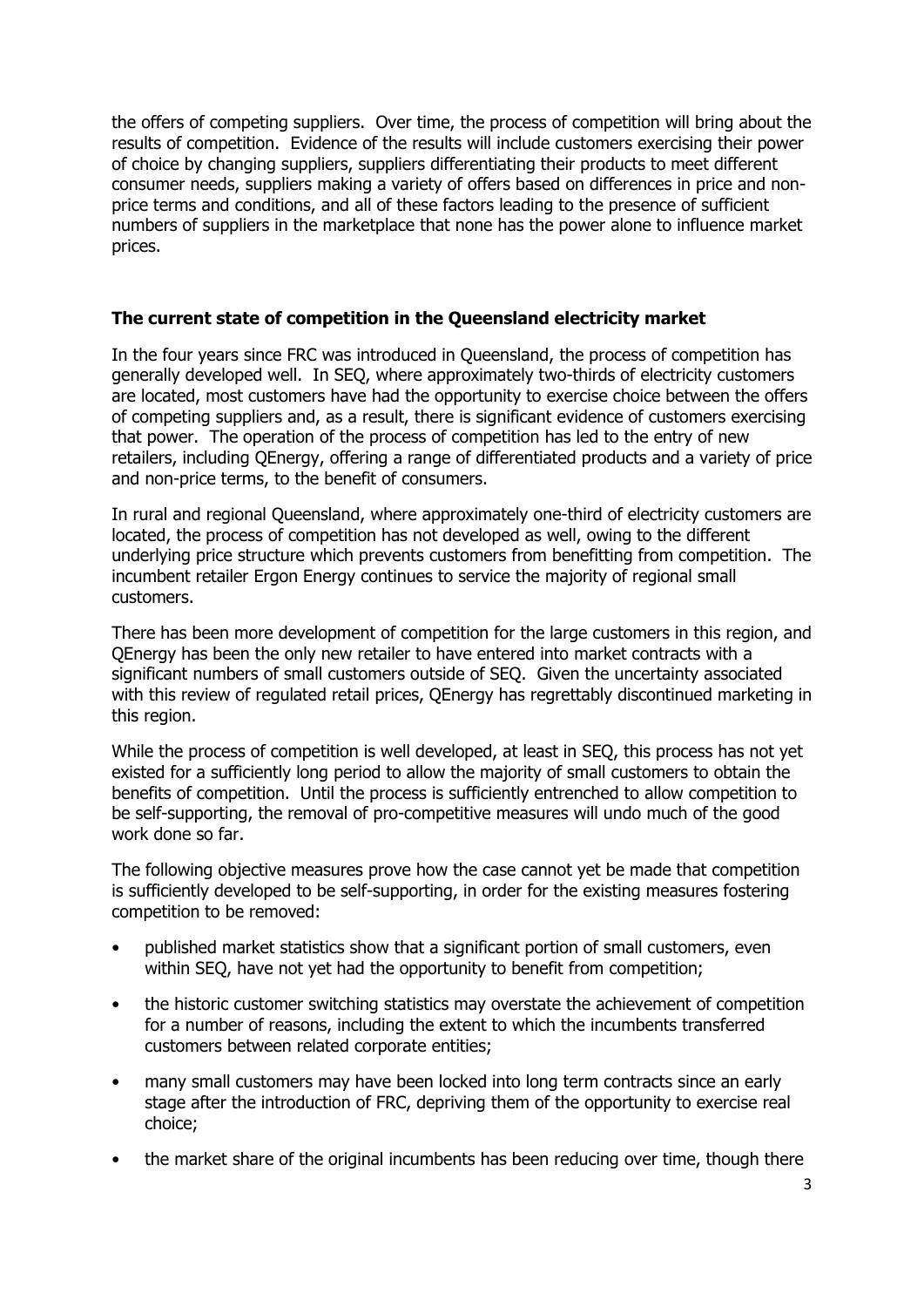was some consolidation after the Global Financial Crisis. Under the public tests applied by other competition regulators, such as the ACCC, the market shares of the incumbents would still be considered sufficiently significant to exercise market power if the pro-competitive measures are removed;

• small retailers are concerned about the impacts of the change of methodology and are proposing to cease their active marketing activities to customers. Published AEMO churn percentages have already fallen since the announcement of the review.

# **Removal of retailer headroom**

One example of the Authority"s decision to remove existing pro-competition measures relates to retailer headroom. Previously, the Authority's approach has expressly considered whether headroom was being maintained. This was consistent with the requirements of previous Ministerial Directions to the Authority.

The inclusion of retailer headroom has been to ensure that there is scope for retailers to provide discounts to customers, thus promoting the entry of new retailers into the market and the development of competition.

The Authority"s Draft Methodology Paper makes no mention of headroom at all. This constitutes a significant change in approach, with considerable attendant impacts, and warrants a more open and transparent discussion.

By way of background, Queensland"s gazetted prices are based on the set of tariffs in place at deregulation. Because prices were set centrally, these tariffs have had two implicit sources of headroom:

- Network prices were averaged across the state. Since Ergon Energy prices are more expensive than ENERGEX"s, particularly in the case of business customers, this represents around 10% headroom for domestic tariffs and over 20% headroom for business tariffs.
- The cost of energy was calculated to support generation by the aggregated electricity industry at LRMC. The Authority estimate of this versus contract prices represents 10% headroom on all tariffs.

The Authority's new methodology for setting gazetted prices adds network costs  $-$  a passthrough of ENERGEX charges – plus retail costs 'R'. This 'R' does not contain headroom and moves away from the LRMC as a method of estimating EPC.

Following from the simple methodology implied in the averaging review above, an adoption of the proposed methodology – without explicit headroom – would imply a 20% fall in domestic and a 30% fall in business tariffs.

This can be tested by comparing an estimate of the numbers arising from the methodology with current tariff levels. Based on historical Authority determinations, the 'R' component of the new tariff methodology would likely be made up of:

• Market costs (including renewable scheme compliance costs and market charges) – estimated last year by the Authority at \$55.71 / MWh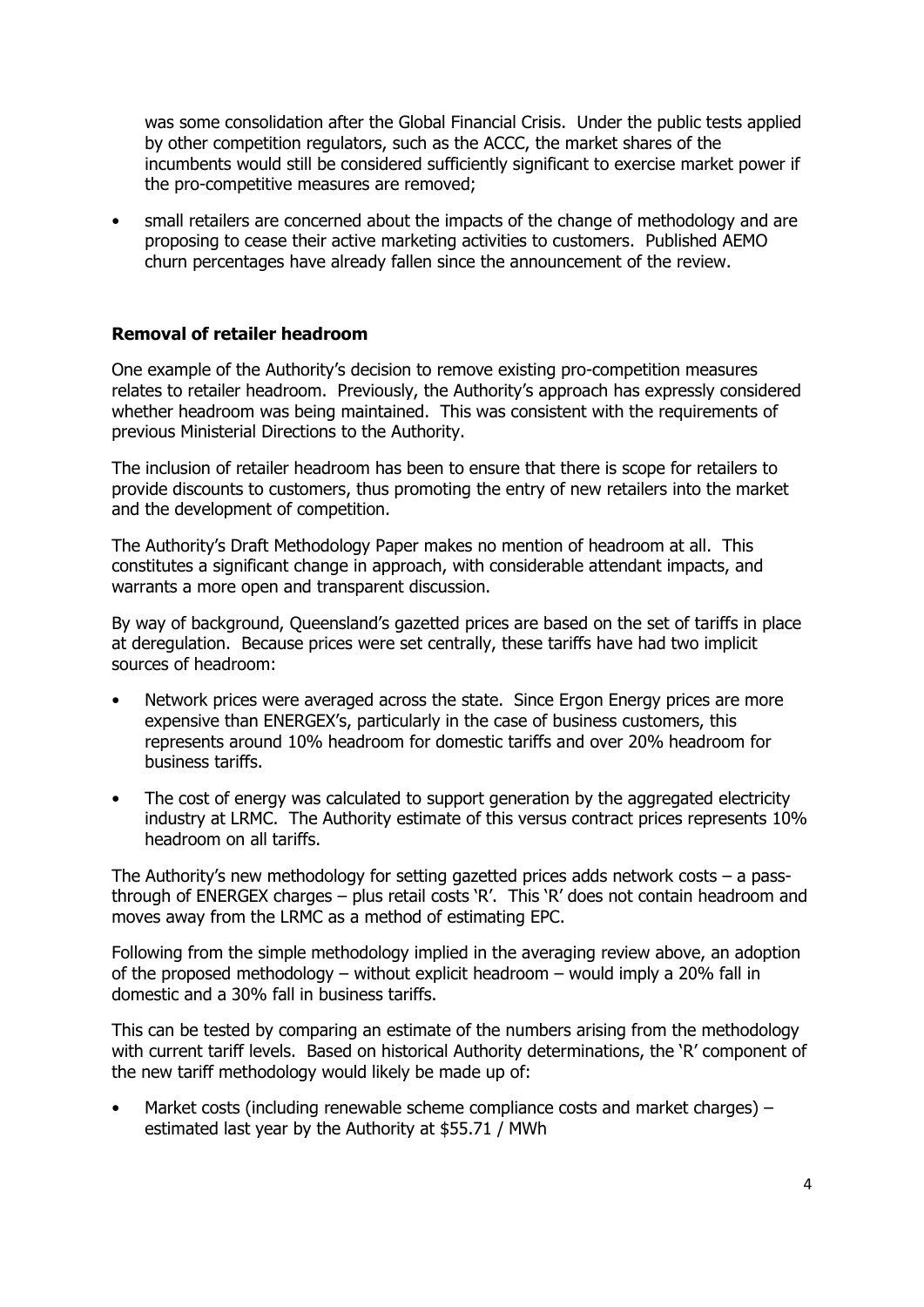- Retail costs estimated last year by the Authority at \$7.30 / MWh
- Retail return set at 5% which equates to  $$8.20 / MWh$

Building up costs from the above figures using existing ENERGEX network prices and comparing them to current tariff rates, we estimate the following new variable prices:

- Domestic tariff  $-15.95$  c/kWh against the existing 20.69 c/kWh  $-$  a 23% fall
- Business tariff  $-15.62$  c/kWh against the existing 23.19 c/kWh  $-$  a 33% fall

This confirms the headroom implicit in the tariffs as well as the headroom modelling in the MMA 'Review of Queensland Notified Electricity Retail Prices' completed in 2009.

So comparing current network and gazetted variable tariff rates genuinely highlights expected falls in the "R" component, which contains the competitive headroom. Based on Authority Price Comparator and market data, competitive contract rates are currently:

- Domestic tariff 8-10% below tariff
- Business tariff 15-20% below tariff

Customer surveys indicate that customers require savings of around 10% to churn which must come out of headroom. As there is none in the proposed methodology, if this methodology is implemented then competition in the Queensland electricity market will become non-viable. This is a logical outcome of the removal of headroom, either explicit or implicit, from the pricing methodology.

The fall in variable prices is likely to be to some extent offset by increased fixed costs in the gazetted tariffs, although the impact appears likely to be small. Restructuring in the ENERGEX network tariffs may also provide some relief. However, this impact will change depending on the size of customer within each category and pursuing patchy customer bases is unlikely to be worthwhile for retailers to operationalise when there are more commercial returns to be made interstate.

Further, current contract discounts will leave existing customers on market contracts as lossmaking customers, requiring wholesale contract breakages in South-East Queensland as customers are returned to tariff.

Whilst it may be argued that competitor retailers could charge higher than tariff and then discount to tariff, existing companies undertaking this strategy have been plagued by complaints and customer concern has been high. Further, "premium" services where higher rates are charged for a higher level of service have not been successful anywhere in the national electricity market (or, arguably, any commodity market at all).

Finally, it might be argued that retailers could become more efficient than the benchmark tariff rate, however this would be impossible given that the Authority"s stated intention is to provide the pricing for an efficient retailer. Certainly, given historical determinations in each of the component elements by the Authority, it would not be practically achievable.

The 2009 Ministerial direction to the Authority at the commencement of the overall tariff review process stated that:

Prices should also support the continued implementation of full retail competition with sufficient headroom to foster a competitive electricity market. Headroom should remain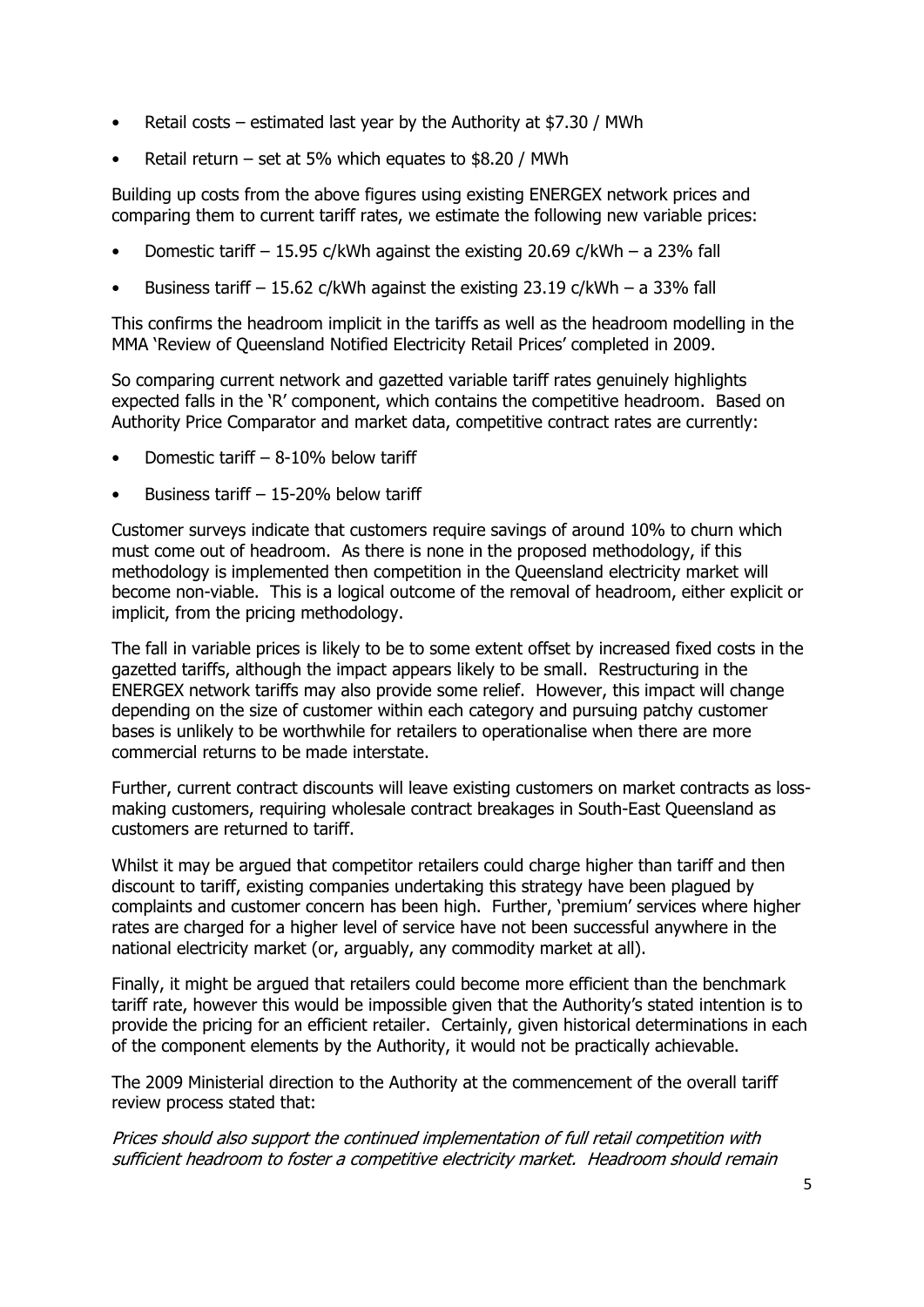relatively stable and the Queensland Government policy of enabling small market customers to revert to notified prices should not result in a retail entity providing customer retailer services to small non-market customers at a loss.

Whilst headroom was not explicitly referenced in the 2011 Ministerial direction, it stated that:

Queensland electricity consumers should, wherever possible, have the opportunity to benefit from competition and efficiency in the market place.

In order to achieve this, QEnergy is of the view that the Authority should explicitly consider headroom as part of the "R" component. The Ministerial direction relating to the 2011 Review does not detail the components of 'R', but merely states that:

The R cost component of each tariff should include appropriate allowances for energy and retail costs.

With relation to headroom, in the 2009 review the Authority stated that:

The Authority is required to ensure that prices continue to support the implementation of full retail competition by providing sufficient headroom to foster a competitive electricity market.

Headroom refers to a "premium" above the required (efficient) retail margin that provides an additional return to encourage competitive retail electricity market activity and attract competitive retailers to enter the market ...

Careful consideration needs to be given to what is a reasonable level of headroom to encourage further activity in the competitive section of the market while not imposing undue cost on customers who have no choice but to pay notified prices.

Over time, a framework for competition – including a component of headroom – allows more customers to move off the regulated tariff onto contracts, and continues to create a framework in which customers have choice, and where competition rather than the regulator disciplines prices. Essentially, headroom is required to create the conditions for long-term price competition which is good for customers in the medium- to long-term.

### **Impacts of removing headroom**

The Authority is required to consider the new tariff structure within the context of the Queensland Government"s Maximum Uniform Tariff Policy. Whilst this is a complicating factor, the current level of tariffs – regardless their structure – has promoted competition in SEQ to date and has also supported level tariffs across Queensland.

In the Ergon Energy area, costs are well above customer tariff revenue so that customers in regional Queensland are subsidised by all Queensland taxpayers through a Community Service Obligation paid to Ergon Energy Queensland. In 2010/11 this amounted to approximately \$400 million.

In the ENERGEX area, costs are below customer tariff revenue, although as noted above this has been competed away by customers changing away from tariffs onto market contracts. The relationship between costs, the tariff and market contract levels in the Ergon Energy and ENERGEX regions is given overleaf.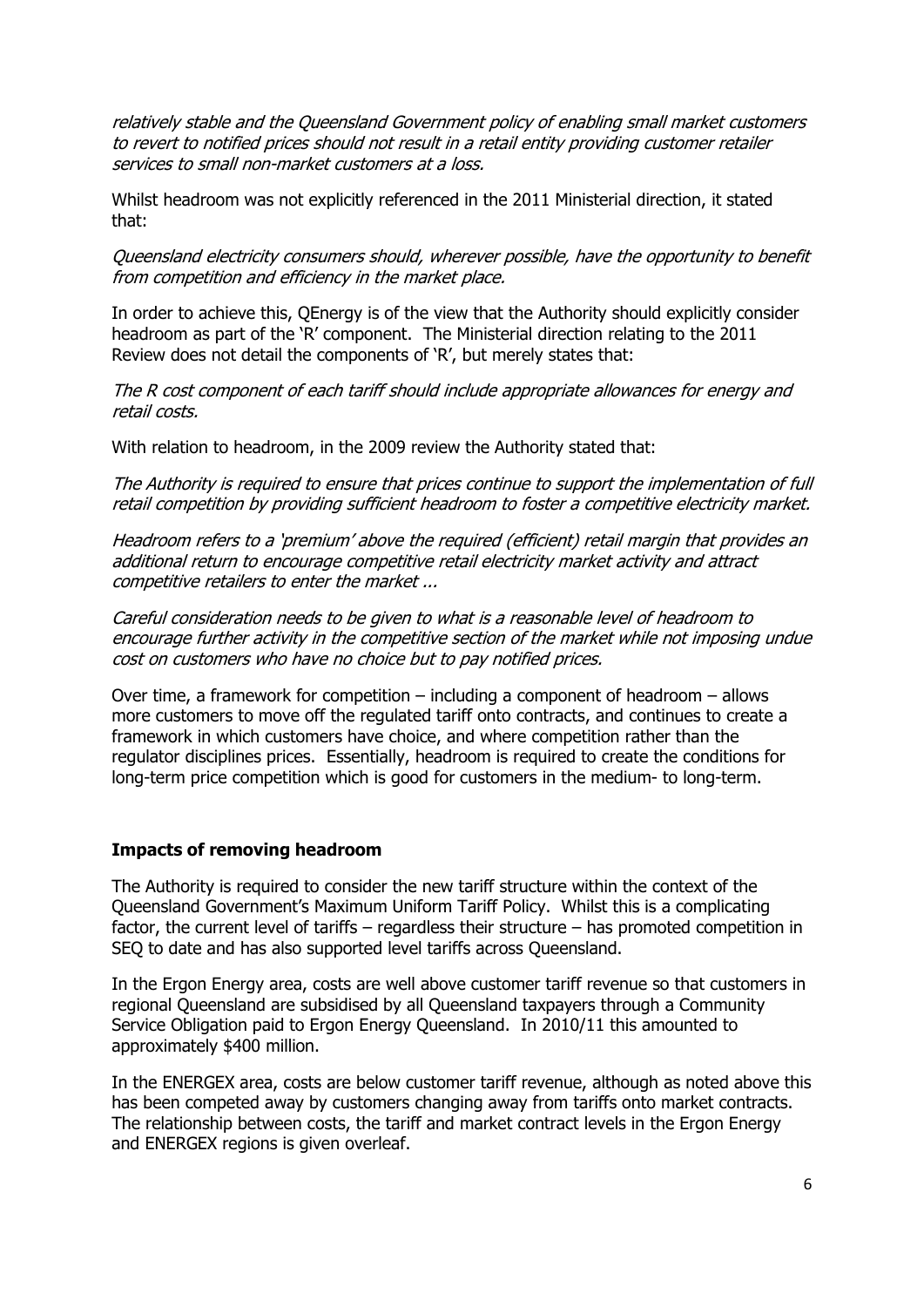| <b>Current Tariff Level Structures Across Queensland</b> |                                                              |
|----------------------------------------------------------|--------------------------------------------------------------|
| Ergon Energy region                                      | <b>ENERGEX region</b>                                        |
| Cost level                                               |                                                              |
| <b>Community Service Obligation</b>                      | <b>Maximum Uniform Tariff level</b>                          |
| Cost level                                               | Headroom competed away<br><b>Market Contract price level</b> |

A potential scenario should the Authority continue with its proposed methodology of highly efficient price-setting for components and no explicit margin for headroom is as follows:

| Potential Tariff Level Structures Across Queensland Under the New Methodology |                                                              |
|-------------------------------------------------------------------------------|--------------------------------------------------------------|
| Ergon Energy region<br>Cost level<br><b>Community Service Obligation</b>      | <b>ENERGEX</b> region<br><b>Maximum Uniform Tariff level</b> |
| Cost level                                                                    |                                                              |
|                                                                               |                                                              |

Under the scenario costed in the previous section, and based on Ergon Energy annual report information and publicly reported Community Service Obligation data, the fall in tariff rates implies an increase in Ergon Energy's Community Service Obligation of around \$240m p.a. This must be funded by Queensland"s taxpayers and would reflect an effective increase in the cross-subsidisation of regional Queensland customers. QEnergy is of the view that should this be the preferred policy position, this would be more appropriately undertaken explicitly through direct Government grants.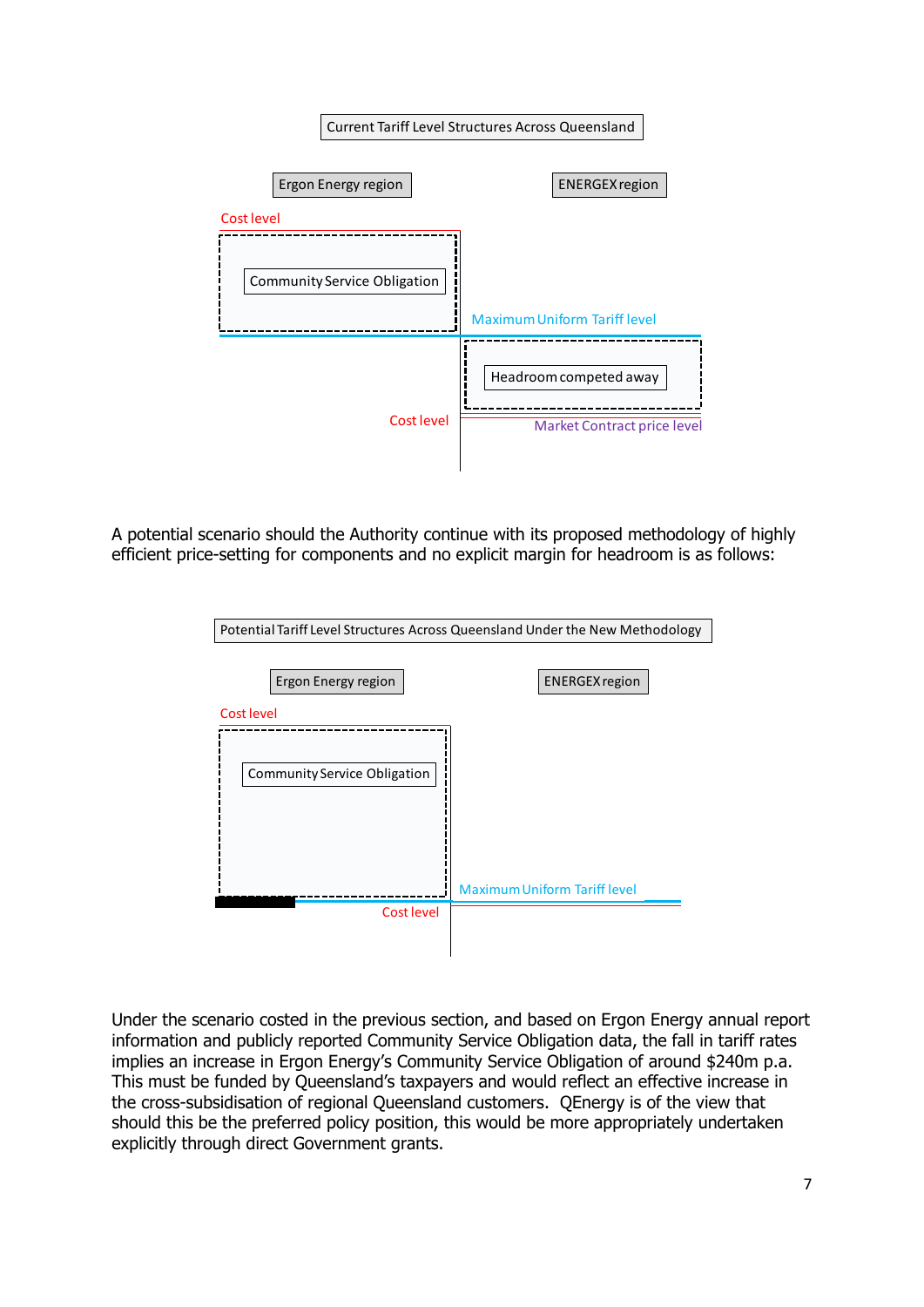In this case, there would also be insufficient headroom for competition in South-East Queensland, and what the Authority argues is a well-functioning competitive market would be exited by new entrant retailers (including QEnergy). Whilst any customers who had already churned to new entrant retailers would be supported without loss at tariff levels, marketing for new customers in Queensland would not be commercial given more appropriate headroom levels interstate.

This would leave the South-East Queensland market open only to the two incumbent retailers – AGL and Origin Energy – resulting in an effective re-regulation of South-East Queensland as well as regional Queensland.

By setting regulated tariffs to include headroom explicitly, the Authority would be creating the conditions to retain retail competition in the South-East Queensland market and even increase that level, as for example Alinta Energy have said that they would not participate in Queensland until the tariff review was complete and appropriately commercial arrangements were in place.

Based on customer feedback QEnergy considers that the Authority should estimate headroom explicitly and maintain the current levels of headroom in the domestic tariff. Although competition has not yet reached full maturity in SEQ, there is at least a sufficient number of active participants to indicate that there is sufficient headroom in the current tariff levels to promote competition, and to allow it to develop over time into a mature competitive market.

As evidence that current domestic tariffs are not inordinately expensive in relative terms – and therefore that the headroom implicit in them is not outrageous – the Office of the Tasmanian Economic Regulator (OTTER) gives the following chart of prices available to residential customers based on average consumption of 10MWh per annum for each state or territory as at 1 August 2011 which demonstrates Queensland"s genuine competitiveness:



Headroom could be included as a component of retail margin or explicitly considered as a separate item. It may be more convenient to argue it as a separate item as that would allow benchmarking of retail returns at levels consistent with interstate regulated retail price caps, which do not explicitly (but do implicitly) include headroom in their setting of prices.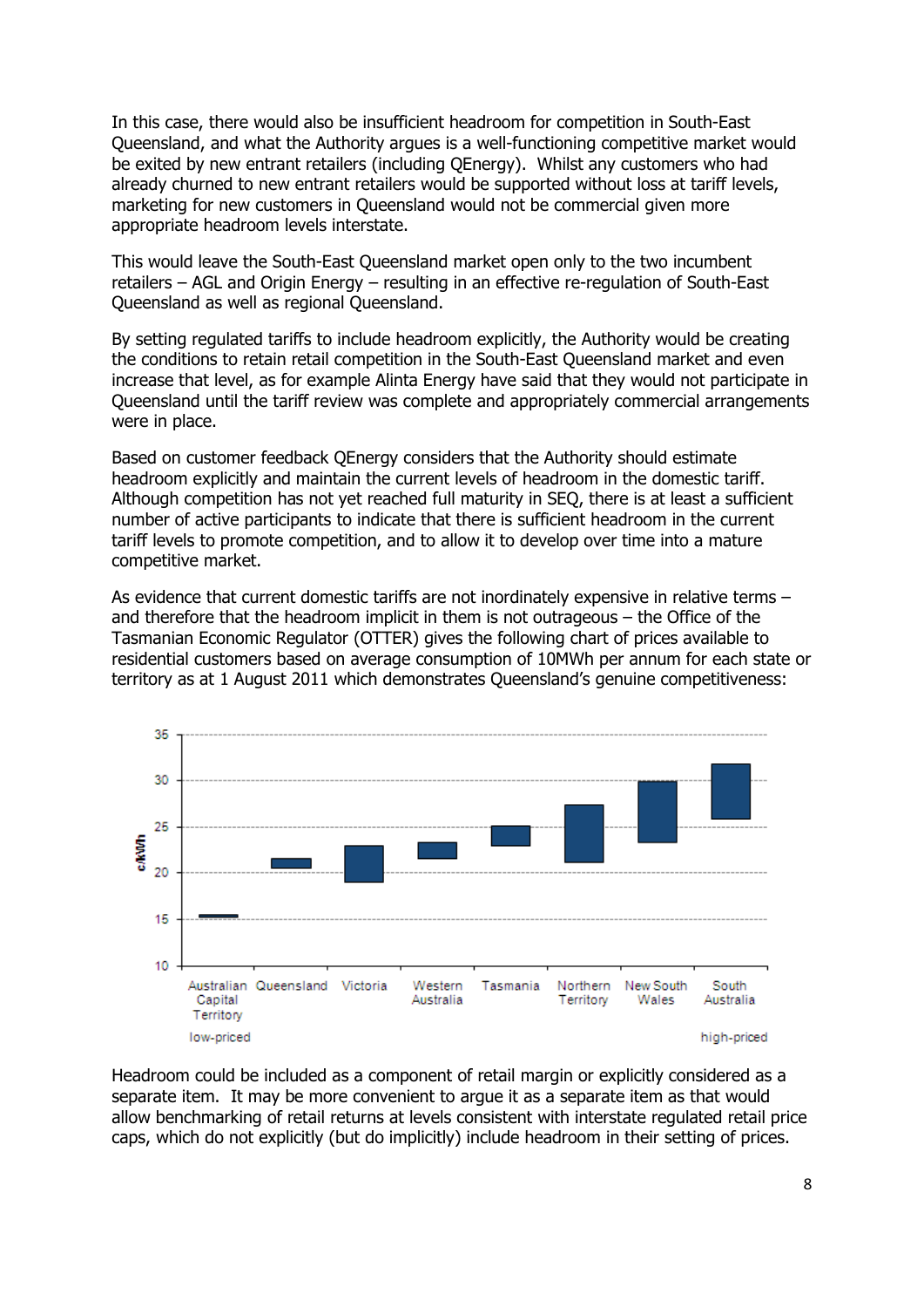## **No longer setting a price ceiling**

The Authority"s proposed approach to headroom is also significant because it means that, in effect, the Authority is no longer setting a price ceiling. Instead, under its proposed methodology, the Authority will be attempting to set the competitive market price.

A price ceiling both protects consumers and supports competition. It removes the capacity for any suppliers with market power to charge excess prices or make excess profits at the expense of consumers and, simultaneously, allows retailers to compete by offering discounts to consumers below the default price ceiling. The setting of a price ceiling is one of the key aspects of the current approach that has, to date, successfully managed to foster the process of competition in Queensland.

Attempting to set the market price, as opposed to setting a price ceiling, is a far riskier approach for any regulator, particularly considering the consequences in scenarios where a regulator gets it wrong. If the regulator incorrectly sets the market price too low, this will destroy the process of competition, harm non-incumbent retailers who have no vertical or interstate integration, and incentivise the remaining retailers to lower their levels of customer service or impose more onerous non-price terms and conditions.

### **Choice of representative retailer**

Turning to more subsidiary issues, the Authority"s Draft Methodology Paper states that the Authority has decided to measure retailers' costs by reference to the costs of an established incumbent business, rather than the costs of a new retailer competing for consumer"s custom.

While the Authority's remit is to ensure cost reflectivity in the notified tariffs, the question is whether the costs measured are those incurred by a retailer subject to rigorous competition, or the costs of an incumbent retailer with market power and no incentive to promote competition. Given the current state of competition in the Queensland market, it would be more appropriate to estimate the costs of the non-incumbent retailers needed to ensure that Queensland customers have the opportunity to benefit from competition.

### **Estimation of energy costs**

The Authority has decided to discontinue its past approach to determining the energy purchase costs (EPC) by reference to the Long Run Marginal Cost (LRMC) of energy. This is inconsistent with the approaches of interstate regulators such as IPART and ESCOSA. Indeed, the only regulator currently using only a market-contract method of setting EPC is the ICRC in the ACT. As is apparent from the OTTER graph given previously, price caps in the ACT are the lowest in Australia. There is no competition within that market.

In addition to the risks that the cost of energy will be underestimated following the move away from an LRMC approach, there is a reduced likelihood that retailers will be willing to underwrite electricity generation projects in Queensland. This has been a consistent message in submissions from gentailers throughout both the Authority"s 2009 and 2011 consultation processes.

QEnergy believes that over the long-run, LRMC pricing will be delivered by the Queensland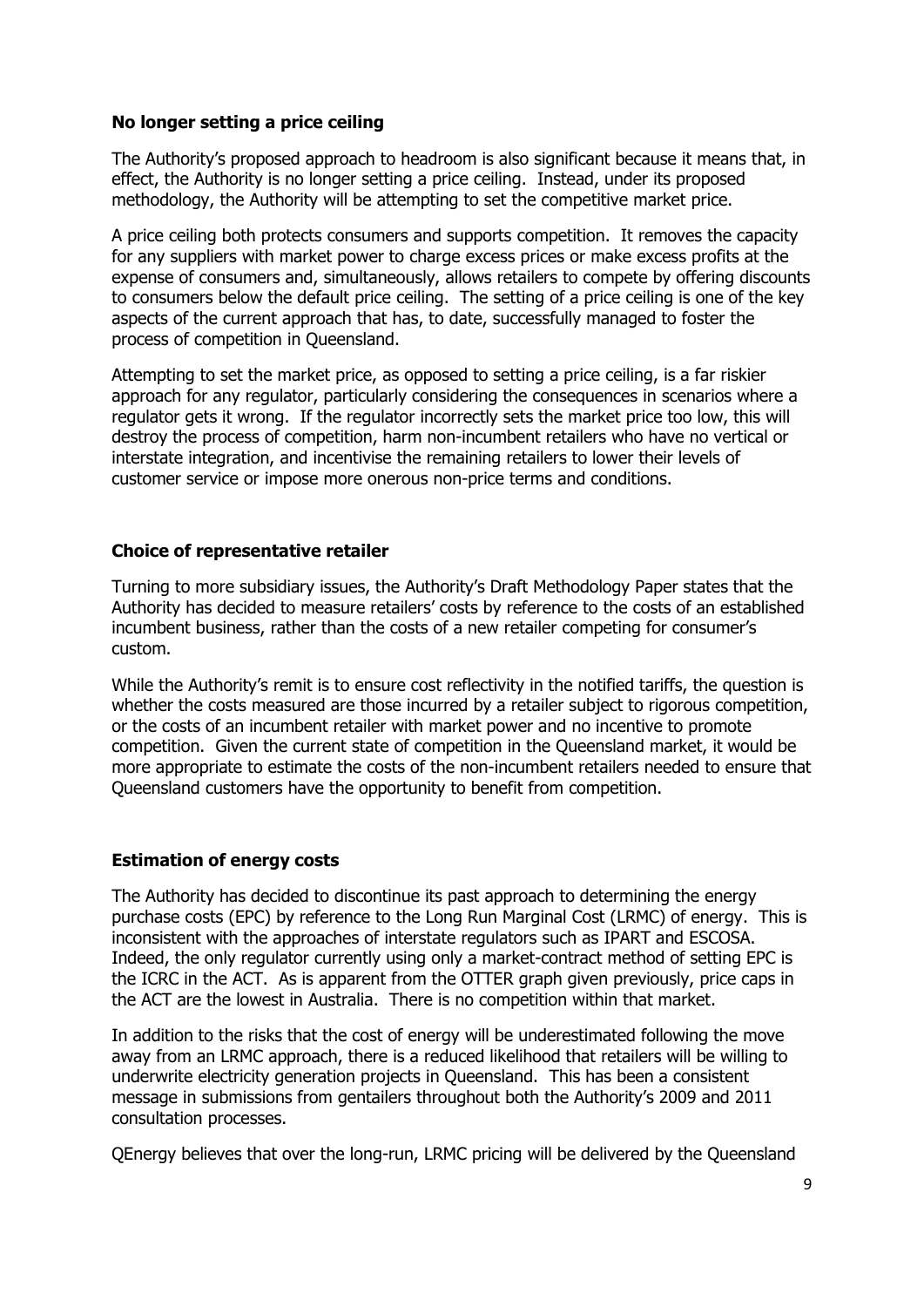electricity market since this is the rational approach to electricity generation pricing. We do not support the adoption of a solely market-based approach to estimating EPC, chiefly because this would significantly add to year-on-year volatility for customers. The volatility would in some periods be beneficial for customers, and in some periods punitive, but would always make forward budgeting uncertain and more complex.

As noted by IPART (Changes in Regulated Electricity Retail Prices from 1 July 2011 – draft report April 2011 p.31):

The market-based cost is sensitive to the supply-demand balance and can move significantly from year to year. As a result for some years the market price can be significantly above the LRMC of generation, for example, during the tightening of the supply-demand balance ... Over the longer term we would expect the market price to reflect the LRMC of generation.

QEnergy therefore supports a continuation of the LRMC based approach to estimating energy costs. However QEnergy recognises that the Authority has genuine concerns with the LRMC approach, so as a next best option QEnergy would recommend a blend of LRMC and market-based approaches to assist in smoothing out this volatility.

QEnergy considers that much of the logic for choosing the proposed option is flawed, and that of the three options presented as alternative methods to estimate energy purchase costs, the draft methodology has settled on the most opaque approach and the one with the most inherent problems.

For example, in outlining their proposed an Annual Price Distribution Approach, ACIL Tasman stated that:

The reliance on a proprietary market simulation model to estimate future pool prices presents two problems in the calculation of a regulated price. The first is the "black box" nature of such models.

This argument was used in dismissing the market-based approach to determine energy purchase costs, yet the use of a proprietary market simulation model (Powermark) was proposed as the alternative basis for calculating EPC.

ACIL Tasman also argues against the market-based approach by stating:

The estimation of contract market prices for 2012/13 poses a significant problem at present as there has been virtually no trading in 2013 contract futures because of the uncertainty over whether or not the Commonwealth Government's proposed carbon pricing regime will be successfully implemented.

However, in explaining the cost of the LRET scheme to the EPC, ACIL Tasman also states:

A low volume of trading does not necessarily mean that the traded prices are an unreliable source on which to base the estimation of the cost of the scheme.

This statement appears contrary to the very reason for the dismissal of the market-based approach.

Under the proposed methodology the mean price is taken as a measure of the average cost of energy, covering both the pool price and the cost of contracting under an efficient strategy which would encompass all types of hedges. Low probability high impact events are assumed to be covered by retailers and the mean price is seen as a measure of the cost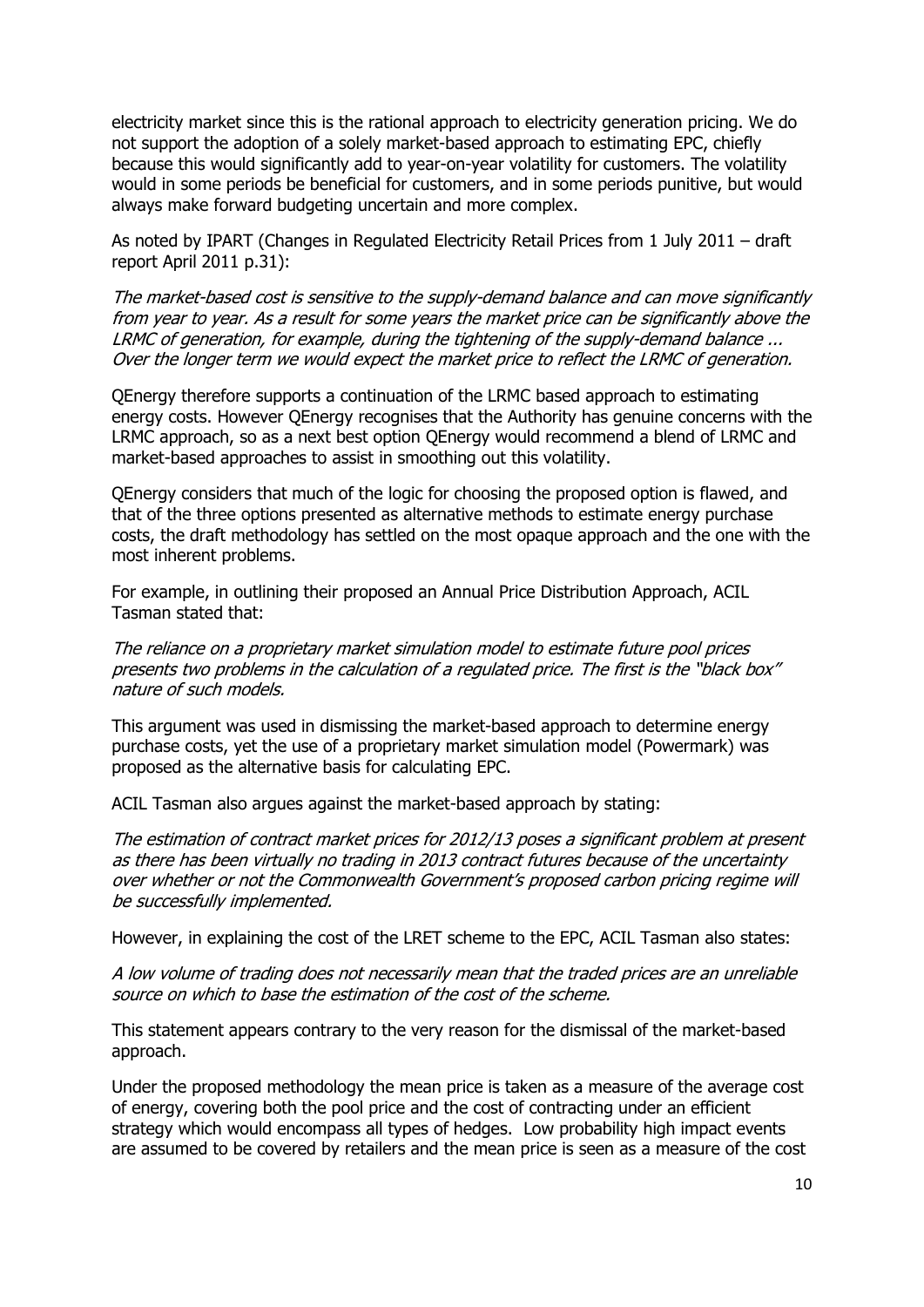of such a strategy over time. It is very concerning that no verification of the accuracy of this estimate is provided relative to historical experience.

Further, the use of the mean at 50%POE is reflective of a very high risk appetite approach to hedging and it does not take into account the short-term impact of price events in the market which have to be hedged by retailers with a lower appetite for risk. Most retailers hedge such that they understand their risk to a 95% probability, and for smaller new entrant retailers – who are the drivers of competition in the Queensland electricity market – risk is understood and hedged at a 99% probability.

Under the modelling proposed and based on the 50%POE forecast, the impact of market fluctuations have been smoothed out over the longer term. However, short term volatility must be hedged against by the retailer as the burden on the balance sheet (i.e. cash balances) cannot be sustained in the event of high pool pricing.

This burden is not merely quarantined to pool and hedge contract settlements, but is also defined by the need to provide instantaneous capital against movements in outstandings against AEMO Trading Limits with respect to a retailer"s prudential assurance.

Therefore, for all of these reasons, QEnergy supports a continuation of the LRMC based approach to estimating energy costs, with as noted a next best option being a blend of LRMC and market-based approaches to assist in smoothing out this volatility.

For the market-based component, QEnergy considers that a period of three years should be used for establishment of the hedge as this is the period over which a prudent retailer would hedge. For the final year for which ACIL Tasman has expressed real concerns, QEnergy would be happy to share our views and even market data on a confidential basis.

For example, it is implied that the Sydney Futures Exchange is the only source of pricing data for 2012/13 contracts; however all brokers in the electricity contract market would be able to provide an independent curve in order to calculate average contract prices, although this may be at a cost. Also, daily screen scrapes of Reuters would also provide fairly comprehensive levels of the quarterly and annual contract prices being bid / offered in the market.

### **Establishment of retail load trace**

In estimating the retail load traces in the Energex area, ACIL Tasman uses data not readily available to general market participants. Aside from all the issues associated with using data that is unverifiable and based on customers who have voluntarily opted into a trial for metering, the methodology does not represent the actual costs associated with retailing customer load.

Specifically, a retailer's AEMO settlement is based entirely on a single NSLP profile for its basic-metered customers so for any modelling, QEnergy considers that the Authority must use the ENERGEX NSLP load trace to actually be cost-reflective.

Under the proposed methodology, if the retailer"s portfolio is skewed toward tariffs that have low correlation to the NSLP then margins could be eroded to the point of negative profit and loss. This could present an opportunity for cherry picking the most profitable tariffs in relation to the NSLP.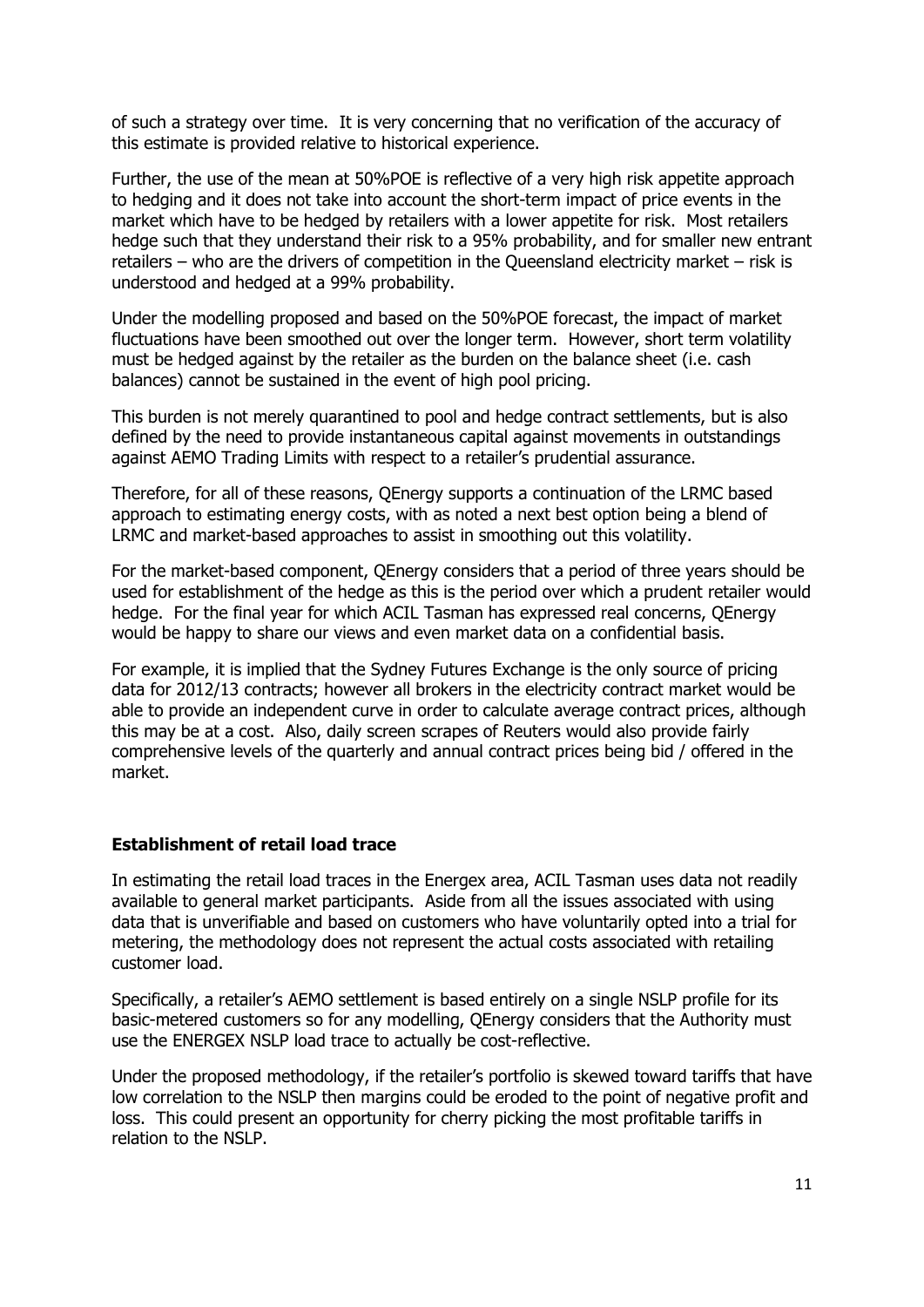## **Accounting for unforeseen events**

QEnergy strongly supports the Authority"s view that it would be appropriate to include some form of mechanism to account for the material impacts of unforeseen events, and that it would be prudent to allow customers to share the risk of these events occurring rather than including a risk allowance in the retail margin.

QEnergy supports that this should be in the form of catch-up on a materiality basis.

### **Consumer impacts of proposed approach**

The aforementioned issues in combination will have serious detrimental impacts on competition. Should tariff rates be set too low, new retailers such as QEnergy will be forced to cease actively marketing their offers to consumers, who will be deprived of the opportunity to benefit from competition. And QEnergy is not alone – Alinta Energy has publicly stated that they will await the consideration of the review prior to entering the market given the uncertainty and risk, despite having generation assets in Queensland.

A reduction in competition would likely lead to worse outcomes for consumers, including less choice, more onerous (price and non-price) terms and conditions, lower levels of service, and ultimately more consumer complaints.

QEnergy notes that the published statistics for electricity customer transfers already demonstrate a worrying decline as the methodology review has progressed.

# **QEnergy's position**

In addition to the substantial consumer impacts outlined above, there are significant business impacts for QEnergy and other non-incumbent retailers. QEnergy has employed many Queenslanders and invested substantially in the future of the Queensland retail electricity market. Similarly, other non-incumbent retailers such as Lumo Energy and APG have invested heavily by underwriting Queensland sporting teams such as the Queensland Reds and Gold Coast Titans.

On the estimates of the notified tariffs for 2012-13 based on the Authority"s Proposed Methodology Paper given above, QEnergy and other non-incumbent retailers must plan not to actively market to Queensland customers after the new framework commences. QEnergy would focus instead on growing its business and customer base in other states.

QEnergy also notes the significant sovereign risk issues that arise from this sort of regulatory change, both for incumbent businesses like Origin Energy and AGL who purchased State assets and for businesses such as QEnergy who have invested to establish in the State but should tariff rates be set too low would be required to consider withdrawing from competitively retailing (although we would clearly continue to service existing customers in accordance with our licence obligations).

QEnergy suggests that the Authority should:

• carefully consider whether the proposed approach as outlined in the Draft Methodology Paper is in accordance with the Queensland Government policy objective, and the